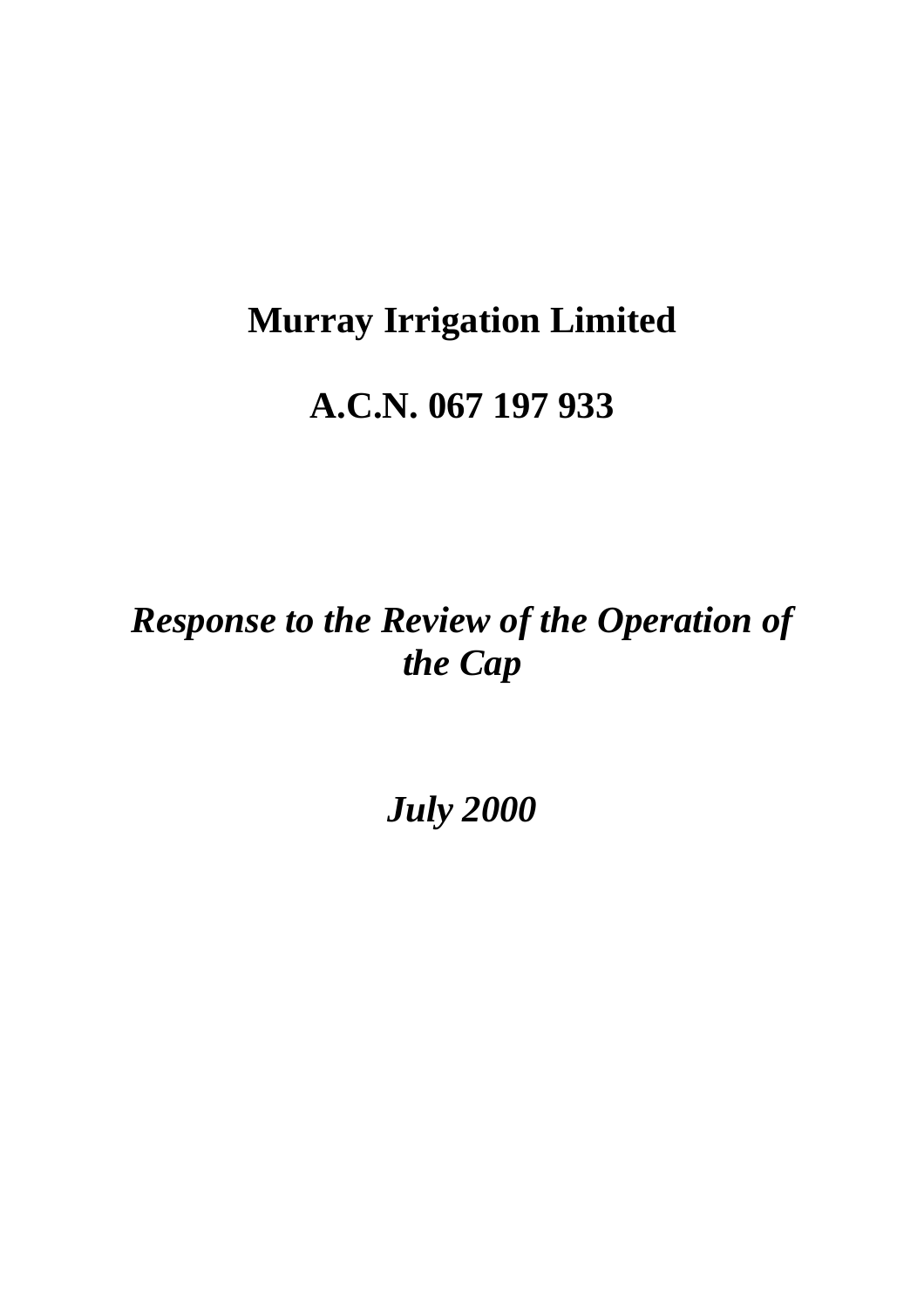#### **Executive summary**

Murray Irrigation Limited agrees that limiting diversions to 1993/94 levels of development is an important step towards protecting river health and water security for existing licence holders.

Murray Irrigation Limited is not confident the Cap has successfully limited diversions in the Murray-Darling Basin to 1993/94 levels of development.

The Cap in South Australia is set at a level higher than their 1993/94 level of development. Water storage infrastructure in Queensland has increased dramatically since 1993/94. Diversions in some NSW river valleys exceed the Cap and Cap management has not addressed floodplain harvesting and increased diversions from unregulated streams.

The priority for the MDBC and jurisdictions to enhance the Cap's contribution to ecological sustainability should be;

- An equitable state by state Cap implementation framework enforced by the Murray-Darling Basin Agreement;
- Cap compliance at an individual valley level;
- Identifying actions and investment that will result in improved environmental outcomes but do not reduce water available for consumptive use;
- Improving the management of existing environmental allocations and instream flows to ensure they achieve worthwhile and high priority environment outcomes; and
- To ensure decision-making is based on the best available science.

Murray Irrigation Limited does not support any further reduction in water extractions without appropriate off sets or compensation to existing entitlement holders.

Murray Irrigation Limited considers the water market has an important and legitimate role in sharing water between competing uses including the environment.

Defining sustainability is inherently problematic. Murray Irrigation Limited questions the definition of sustainability proposed and recommends that the administration of the Cap be based on tangible and measurable objectives.

Murray Irrigation Limited recommends the MDBC and jurisdictions develop as far as possible practical measurable outcomes for each valley, for example salinity targets. A transparent and rigorous approach for involving the community in setting these outcomes is also required.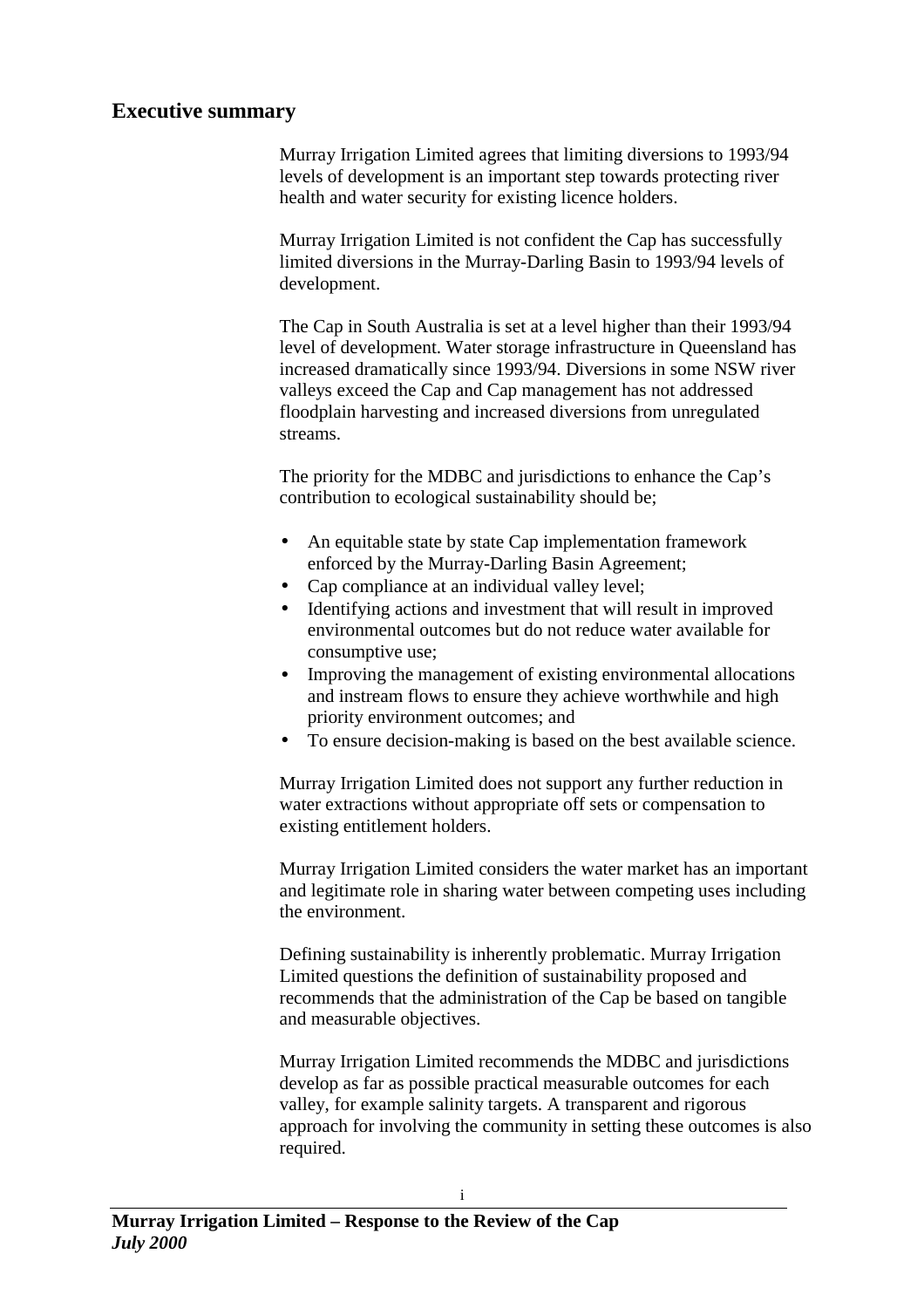Murray Irrigation Limited consider there is not yet sufficient evidence to demonstrate the Cap has had a positive economic impact and created a more certain investment climate.

NSW water users are experiencing a complex and uncertain water policy environment. It is not possible to dissociate the impact of the Cap from these other water policy decisions.

The implementation of a property rights regime, which provides water users with certainty that water security will not be eroded without appropriate compensation or offsets is necessary to improve the investment climate.

Murray Irrigation Limited recommend that the MDBC and jurisdictions focus on developing a better understanding of the factors that influence investment in irrigated agriculture at both a micro and macro level. MDBC and jurisdictions developing a mechanism that usefully includes the knowledge and skills of the private irrigation sector to support public sector policy development could achieve this.

Murray Irrigation Limited recommends the MDBC and jurisdictions review the extent of trade barriers and make enforceable recommendations to remove impediments.

Murray Irrigation Limited recommends the Ministerial Council require jurisdictions put in place a fair and equitable process for resolving intra-valley conflicts. This process should;

- Provide the multiple parties involved with equal opportunity to influence resolution of the conflict;
- Include an independent mediator;
- Require the provision of robust information that is understood by the parties involved; and
- Require the development and implementation of a comprehensive communication plan.

Murray Irrigation Limited supports the Project Board's recommendation that higher priority be given to finalisation of models for measuring Cap compliance. Greater emphasis needs to be placed on ensuring these models are robust.

Murray Irrigation Limited request the Independent Audit Group reporting of Cap compliance by jurisdictions be more transparent.

Increased diversions from unregulated streams is likely to be significant and consideration should therefore be given to requiring Cap compliance to be based on separate regulated and unregulated water use targets.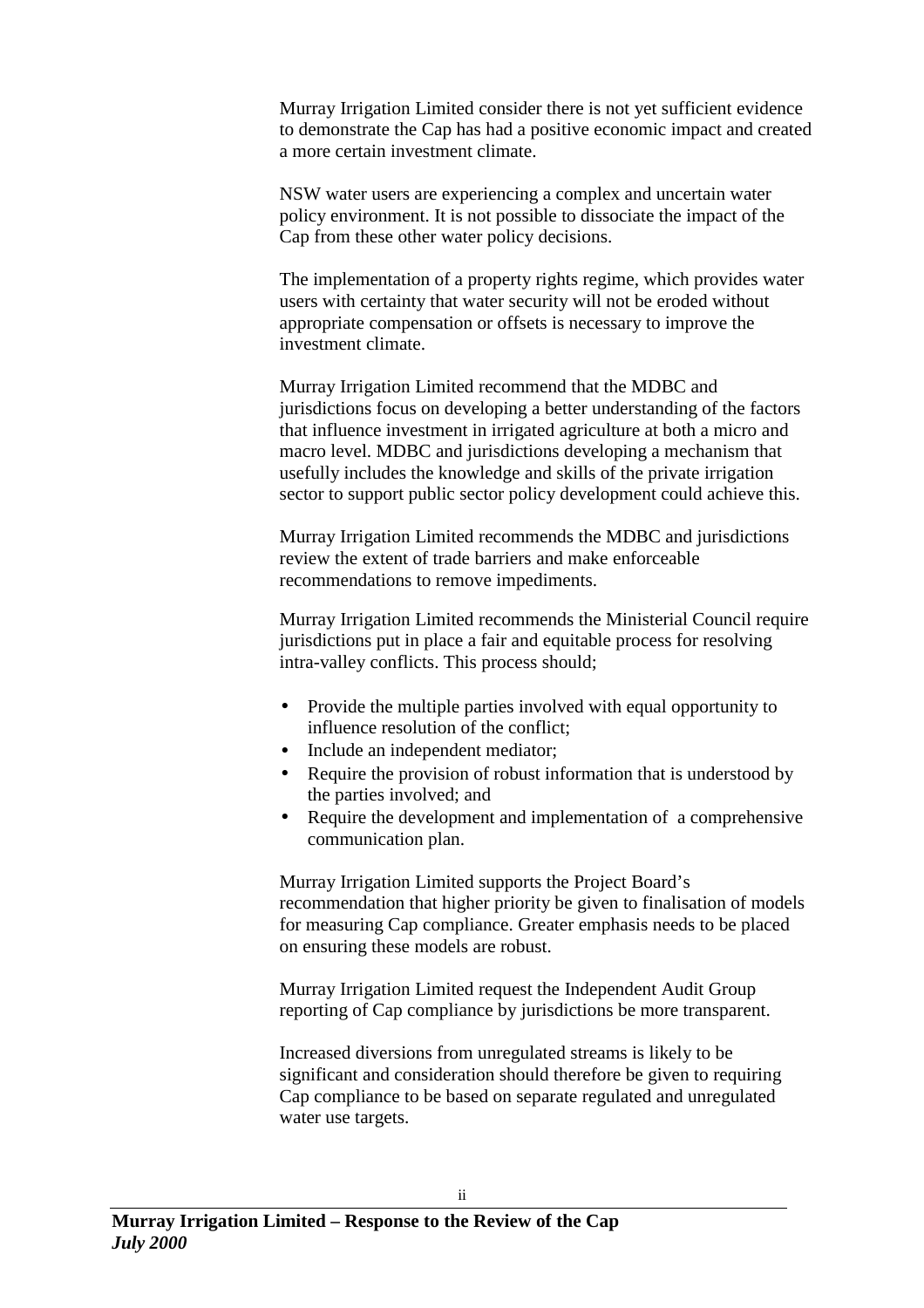Murray Irrigation Limited recommend water diversions be used to measure Cap compliance and that Cap compliance should involve no erosion of end of system flows or third party impacts.

Murray Irrigation Limited recommend the Project Board investigate Cap compliance benchmarks that also include the Salinity and Drainage benchmarks for tributary water use and salinity contributions.

Murray Irrigation Limited do not support the removal of end of system flows from Schedule F until it is proved that each valley has an adequate model for evaluating compliance and is able to measure diversions including water harvesting to guarantee no erosion of end of system flows.

Murray Irrigation Limited supports continuation of Cap compliance to be based on cumulative Cap credits.

Murray Irrigation Limited does not support re-setting the Cap commencement date for accounting for diversions to start with the 2000/01 water year.

The proposed River Audit should not duplicate the monitoring and evaluation of the NSW environmental flow policy. In the Murray a comprehensive program, independently audited and conducted through the MDBC is necessary.

Murray Irrigation Limited looks to the Murray-Darling Basin Ministerial Council to lead robust decision-making that is based on the best available information; transparency and fair recognition of existing water users investment.

The Review of the Operation of the Cap is an opportunity for the Ministerial Council to require jurisdictions improve their management of Cap implementation and compliance.

Failure to grasp this opportunity will reduce the effectiveness of the Murray-Darling Basin initiative.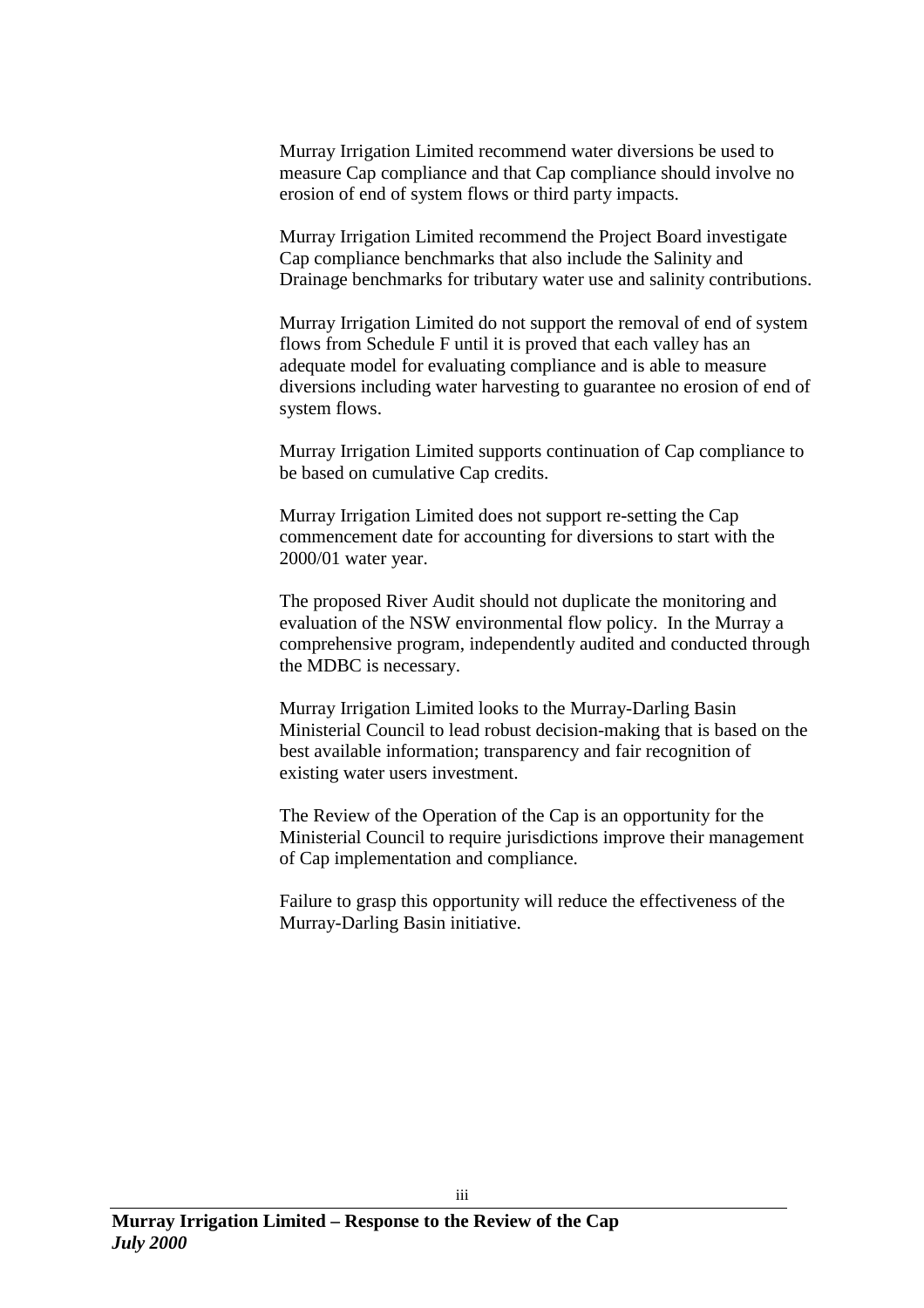## **Contents** *page*

## Executive summary

| 1.         | Introduction                                   | 1              |
|------------|------------------------------------------------|----------------|
| 2.         | <b>Background to Murray Irrigation Limited</b> | $\mathbf{1}$   |
| 3.         | Ecological sustainability of rivers            | $\overline{2}$ |
| 4.         | Economic and social impacts                    | 5              |
| 5.         | Equity                                         | 8              |
| 6.         | Implementation and compliance                  | 8              |
| 7.         | Schedule F                                     | 10             |
| 8.         | Sustainable rivers audit                       | 11             |
| 9.         | Conclusion                                     | 12             |
| References |                                                | 13             |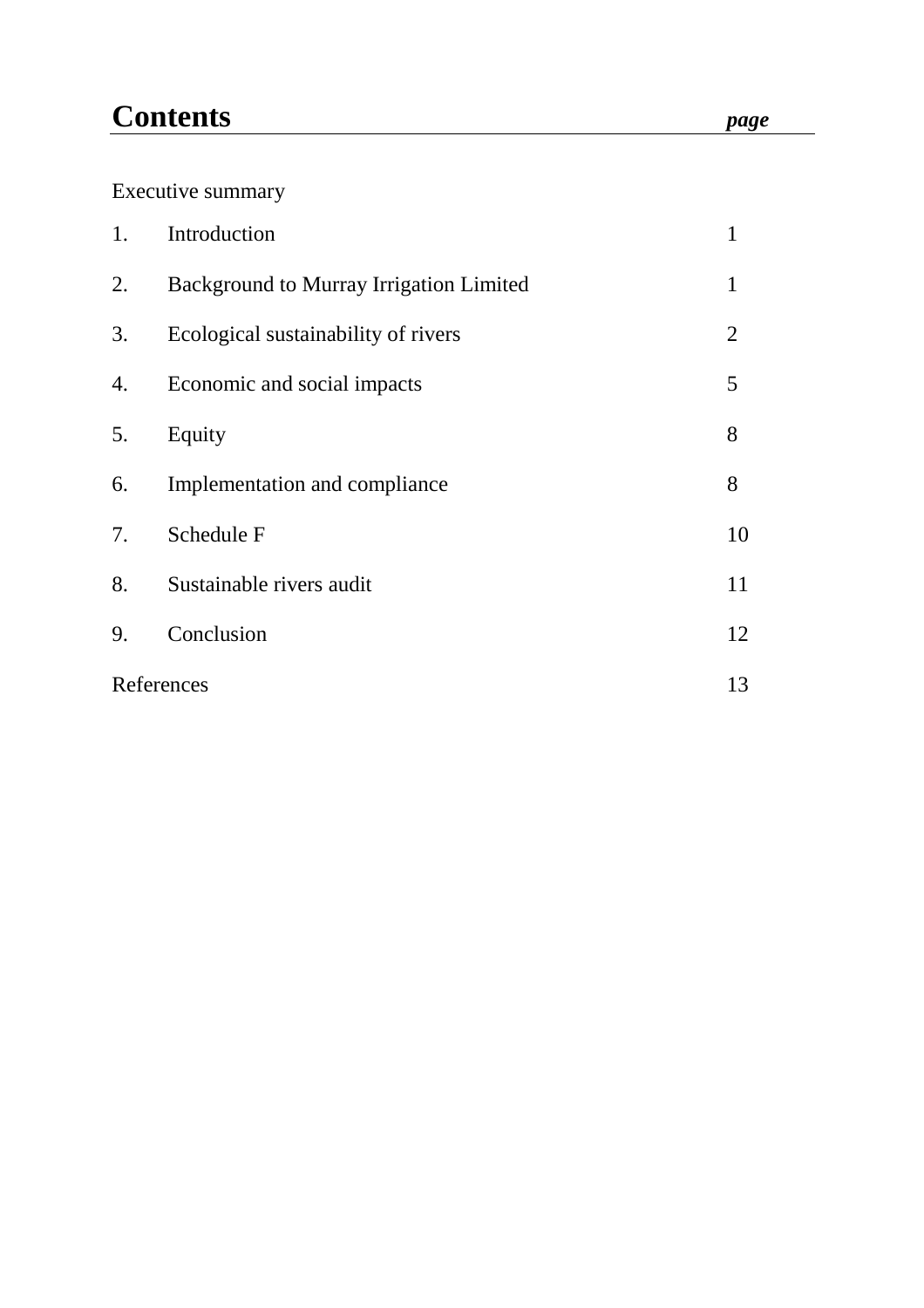### **1. Introduction**

Implementation of the Cap is a difficult issue in the NSW Murray Valley and for our shareholders. This review is an important opportunity for the Ministerial Council and jurisdictions to improve the operation, management, and community support for the Cap.

This submission contains Murray Irrigation Limited's views on the Review of the Operation of the Cap and its companion papers.

Recommendations are made that if adopted will lead to a more effective and transparent approach to Cap management.

## **2. Background to Murray Irrigation Limited**

Murray Irrigation Limited is a private irrigation company formed in March 1995 when the NSW Government Murray Irrigation Area and Districts were privatised and ownership transferred to irrigators.

Murray Irrigation Limited provides irrigation and drainage services to 2,400 farms owned by 1,600 family farm businesses in the southern Riverina. Our area of operation stretches from Mulwala in the east to Moulamein in the west covering almost 800,00 ha of farmland.

On behalf of its shareholders Murray Irrigation Limited holds the largest single private irrigation licence in the Murray-Darling Basin. Murray Irrigation Limited's entitlements of 1,450 GL is 75% of NSW general security water entitlements or 67% of NSW Murray entitlements.

Irrigation development in the previously Government owned Murray Irrigation Limited area has been strongly influenced by past Government policy, in particular development policies in the 1970s and 1980s. Analysis of Murray Irrigation Limited's shareholder water use shows that the farm business water use for two thirds of our shareholders' businesses is above 87% of entitlements, the target Cap diversion figure for the NSW Murray Valley. This means the decision by the NSW Government to implement the Cap on the basis of licenced entitlement will disadvantage a significant number of our shareholders.

Murray Irrigation Limited is regulated by Government through its Environment Protection Licence with the NSW Environment Protection Authority and Water Management Works Licence with the Department of Land and Water Conservation (DLWC). Compliance conditions for our licences include significant responsibility on Murray Irrigation Limited to minimise any negative environmental impacts of our operation on the environment. Proposed changes to our Water Management Works Licence place further environmental accountability on the Company.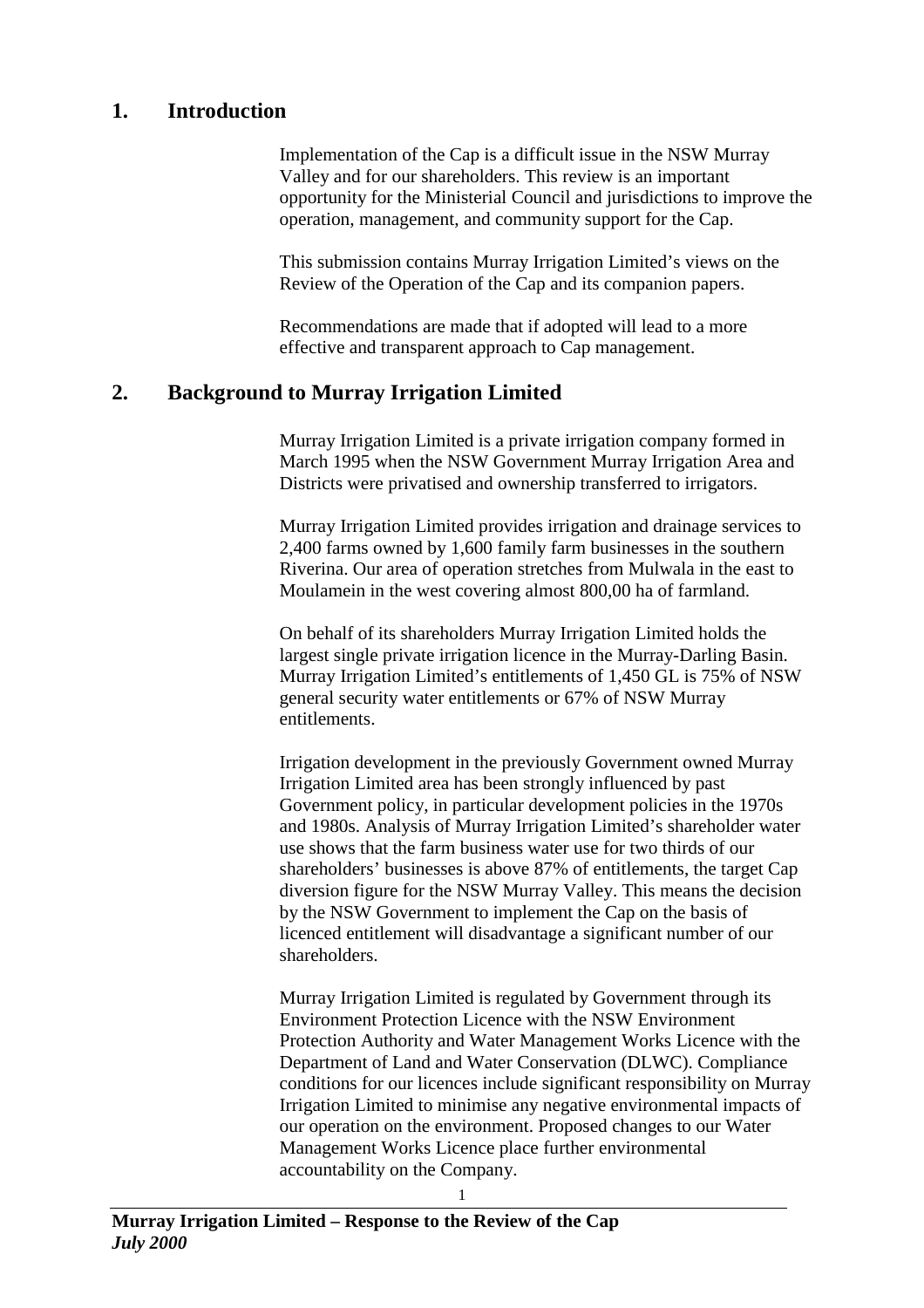Murray Irrigation Limited is also the implementation authority for the Murray Land and Water Management Plans (LWMPs). The Murray LWMPs are a major integrated natural resource strategy developed by the Murray community, in partnership with Government between 1991 and 1995. The Murray Plans aim to protect the environmental, social and economic values of the region. They are a leading example of how a genuine partnership between the community and Government can address complex environmental issues on a regional scale. The Murray Plans involve a total investment of \$498 M over 30 years shared between the regional community (\$382 M) and Government (\$116 M).

The Murray Irrigation Limited area has a regional population of 25,000. The prosperity of the regional economy is dependent on irrigated agriculture. In the Murray Irrigation Limited area, agriculture has an annual farm gate value of over \$300 M. The main products grown from irrigation in the region are, rice, milk, meat and annual vegetables such as tomatoes and potatoes. Irrigated agriculture drives a demand for services resulting in significant social and economic benefits.

## **3. Ecological sustainability of rivers**

### *Cap compliance*

Murray Irrigation Limited agrees that limiting diversions to 1993/94 levels of development is an important step towards protecting river health. It is also important for protecting water security for existing licence holders.

Murray Irrigation Limited agrees that over time, if consistently applied and supported by improved river management the Cap will make an important contribution to decreasing the risk of environmental degradation in the Murray-Darling Basin.

However, Murray Irrigation Limited is not confident the Cap has successfully limited diversions in the Murray-Darling Basin to 1993/94 levels of development. For example;

- The Cap in South Australia is set at a level higher than their 1993/94 level of development (and probably higher than their record use);
- Water storage infrastructure in Queensland has increased dramatically since 1993/94;
- Diversions in some NSW river valleys exceed the Cap; and
- The Cap has not adequately addressed floodplain harvesting and increased diversions from unregulated streams.

Total on farm storage in the Queensland part of the Murray-Darling Basin has increased from 360 GL in 1993/94 to 1,050 GL in 1998/99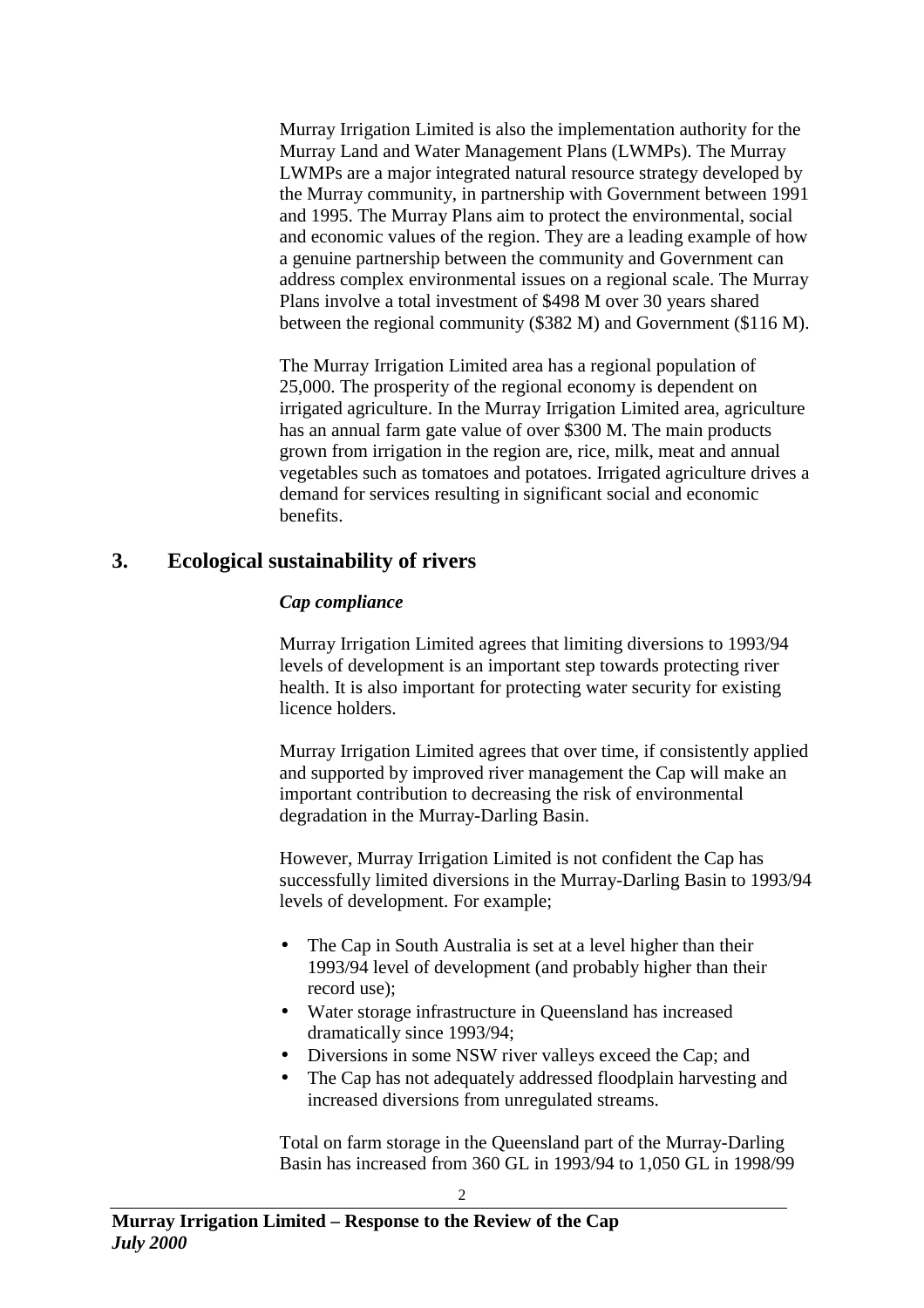(MDBCa 1999). The Murray Darling Basin Commission Water Audit (1995) records South Australian water use for 1988/89 – 1992/93 as 574 GL, the water use reported for 1998/99 is 662 GL (MDBCa 1999).

Also anecdotal evidence and observations by Murray irrigators suggests there has been significant irrigation expansion in South Australia, New South Wales and Victoria. It is difficult to reconcile this expansion completely with increased water use efficiency and reduced diversions to the established irrigation areas.

In addition the southern valleys have been largely resource constrained for the last two seasons. It is difficult to support the Project Board's position that without the Cap there would have been significantly increased risk of environmental degradation in the Murray-Darling Basin when the largest users in the Basin have been largely resource constrained by drought.

The issue for the Ministerial Council through its member Governments is to ensure the Cap does limit diversions in a fair and equitable way across the Murray-Darling Basin.

#### *Reducing diversions*

The review argues that the Cap is set at a level which contributed to the current degradation so there is no confidence that the Cap on its own will result in a sustainable river system.

#### **Murray Irrigation Limited believes the priority for the MDBC and jurisdictions to enhance the Cap's contribution to ecological sustainability should be;**

- **An equitable state by state Cap implementation framework enforced by the Murray-Darling Basin Agreement;**
- **Cap compliance at an individual valley level;**
- **Identifying actions and investment that will result in improved environmental outcomes but do not reduce water available for consumptive use;**
- **Improving the management of existing environmental allocations and instream flows to ensure they achieve worthwhile and high priority environmental outcomes; and**
- **To ensure decision making is based on the best available science.**

#### **Too great an emphasis cannot be placed on the significant adjustment pressure the Cap already places on our shareholders.**

Murray Irrigation Limited does not support any further reduction in water extractions without appropriate off sets or compensation to existing entitlement holders. If, in the future and as better information informs jurisdictions and the community it is necessary to reduce the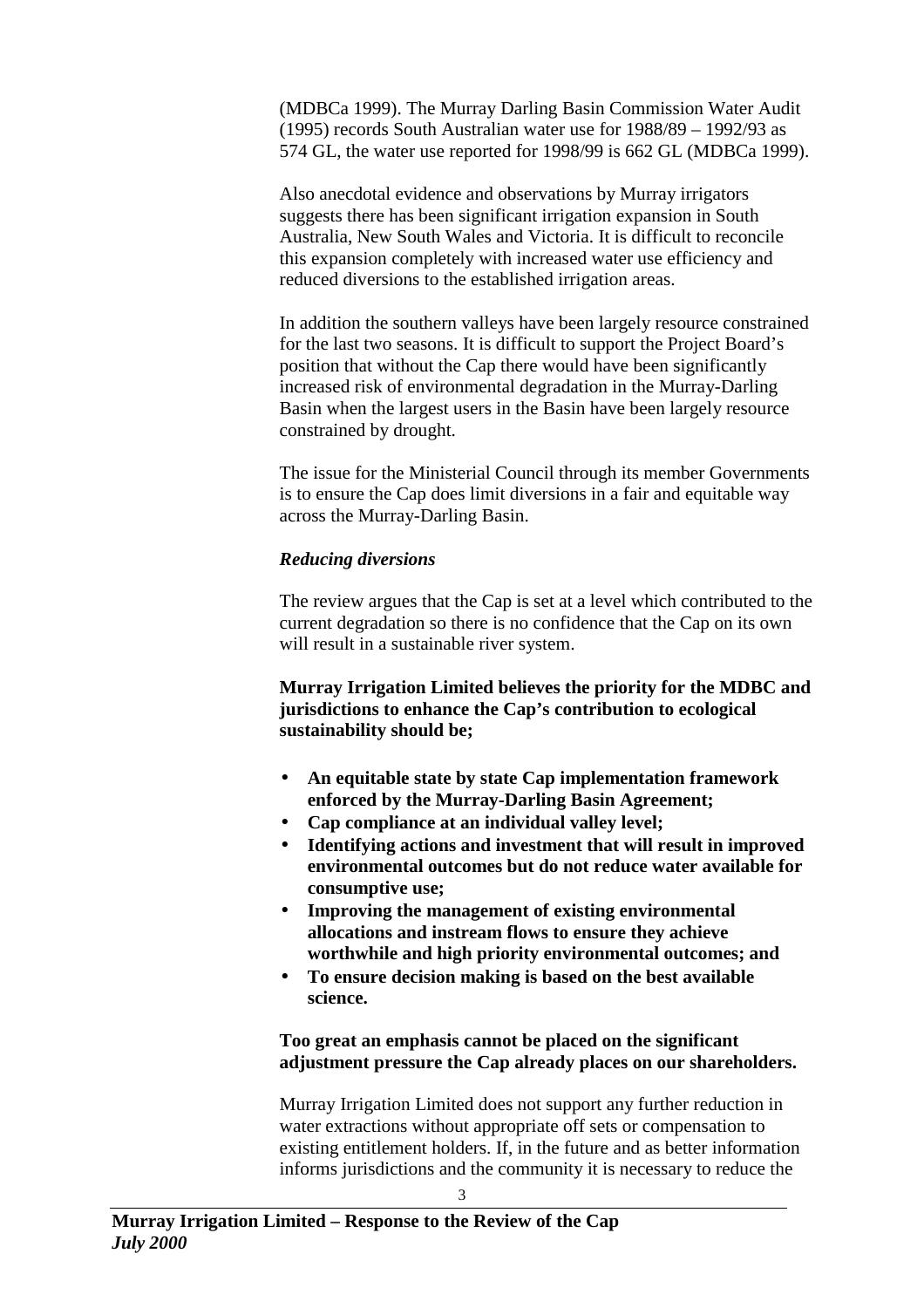Cap this should only be done with equitable sharing of the costs of this change.

Governments advocate water trade as the vehicle for water users to adjust their water requirements. Murray Irrigation Limited considers the water market has an important and legitimate role in sharing of water between competing uses including the environment.

Just as the Cap is a logical consequence of water trading, the extension of trading to encompass greater interstate trade and environmental flows is a logical consequence of the Cap.

#### *Definition of sustainability*

The review proposes the following definition of sustainability as it refers to the establishment, operation and performance of the Cap as the indefinite preservation of:

- A functional and diverse ecosystem which, as well as meeting aesthetic and ethical requirements, provides a natural resource suitable for (all) human uses and production; and
- A socio-economic system capable of using the natural resource productively to the maximum good of the current and future communities.

Murray Irrigation Limited considers attempting to define sustainability is problematic and sustainable development is an oxymoron. There will always be differences between people and interest groups concerning the meaning of statements that attempt to define sustainability.

**Murray Irrigation Limited recommends that the MDBC and jurisdictions develop as far as practical measurable outcomes for each valley, for example salinity targets. A transparent and rigorous approach for involving the community in setting these outcomes is also required.**

Murray Irrigation Limited also considers it needs to be recognised that providing a natural resource suitable for (all) humans uses and production will require intervention and involve significant social and economic costs. Historically some rivers have not achieved this objective even with Government intervention.

The risk to water quality across the Murray-Darling Basin is outlined in the Salinity Audit (MDBCb 1999). This report shows that water quality in the Loddon and Avoca Rivers already exceeds the World Health Organisation standard of 800 EC for drinking water desirability. The report also identifies the scale of salt mobilisation across the Basin and the significant contribution of salt from the dryland Mallee zone, particularly in South Australia, to salinity in the Murray River.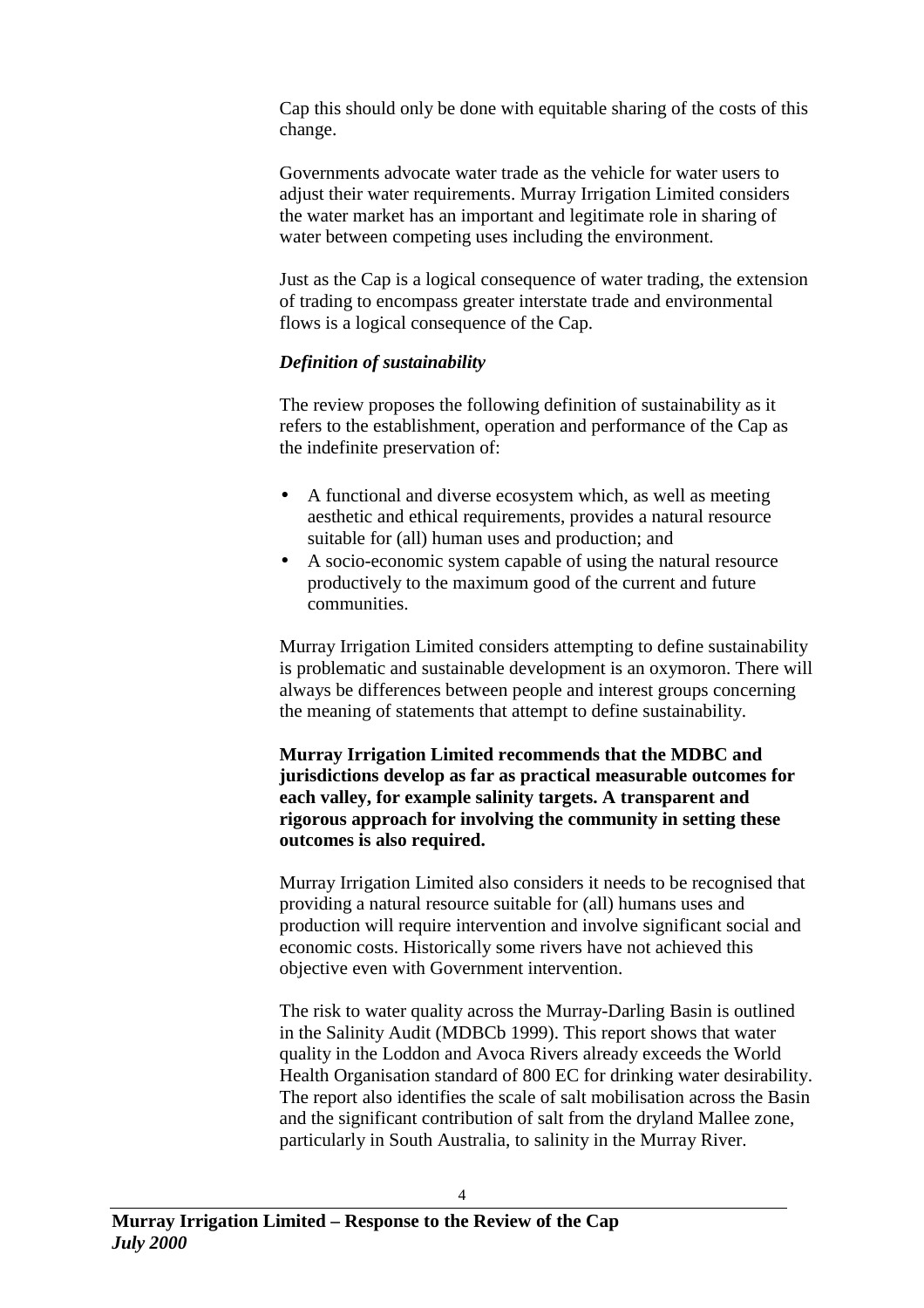**Murray Irrigation Limited recommends the definition proposed by the review and administration of the Cap be based on tangible and measurable objectives not meaningless catchphrases and nebulous concepts like sustainability.**

### **4. Economic & social impacts**

Murray Irrigation Limited reject the conclusion of the Project Board and Marsden Jacob & Associates that there is compelling evidence that the implementation of the Cap has had a positive economic impact. Murray Irrigation Limited consider there is not yet sufficient evidence to support this conclusion.

#### **Murray Irrigation Limited recommends the Project Board critically analyse the basis for Marsden Jacob & Associates conclusions.**

Murray Irrigation Limited considers the report is superficial and contains assertions rather than evidence.

Murray Irrigation Limited is more interested in the legal issues associated with prior rights versus history of use rather than Marsden Jacob and Associates' opinion.

#### *Erosion of security*

Murray Irrigation Limited's analysis of the impact of the Murray-Darling Basin Cap reinforces the importance of the Cap to protecting water security. However, this benefit has not been realised because of low water resource availability in the southern Murray-Darling Basin and failure to limit diversions in Queensland and northern NSW. By doing nothing about floodplain harvesting in northern New South Wales and Queensland, the Cap imposes an unreasonable burden on southern irrigators on regulated rivers.

Marsden Jacob & Associates have assumed that potential future benefits of Cap implementation on water security have been realised. Murray Irrigation Limited consider this assumption is incorrect.

#### *A more certain investment climate*

Murray Irrigation Limited strongly rejects the proposition that the Cap has created a more certain investment climate for long-term investment.

This may be the case in South Australia, which will benefit from a limit on diversions in the upstream states at the same time as their Cap is set a level higher than their 1993/94 level of development and (probably) record use.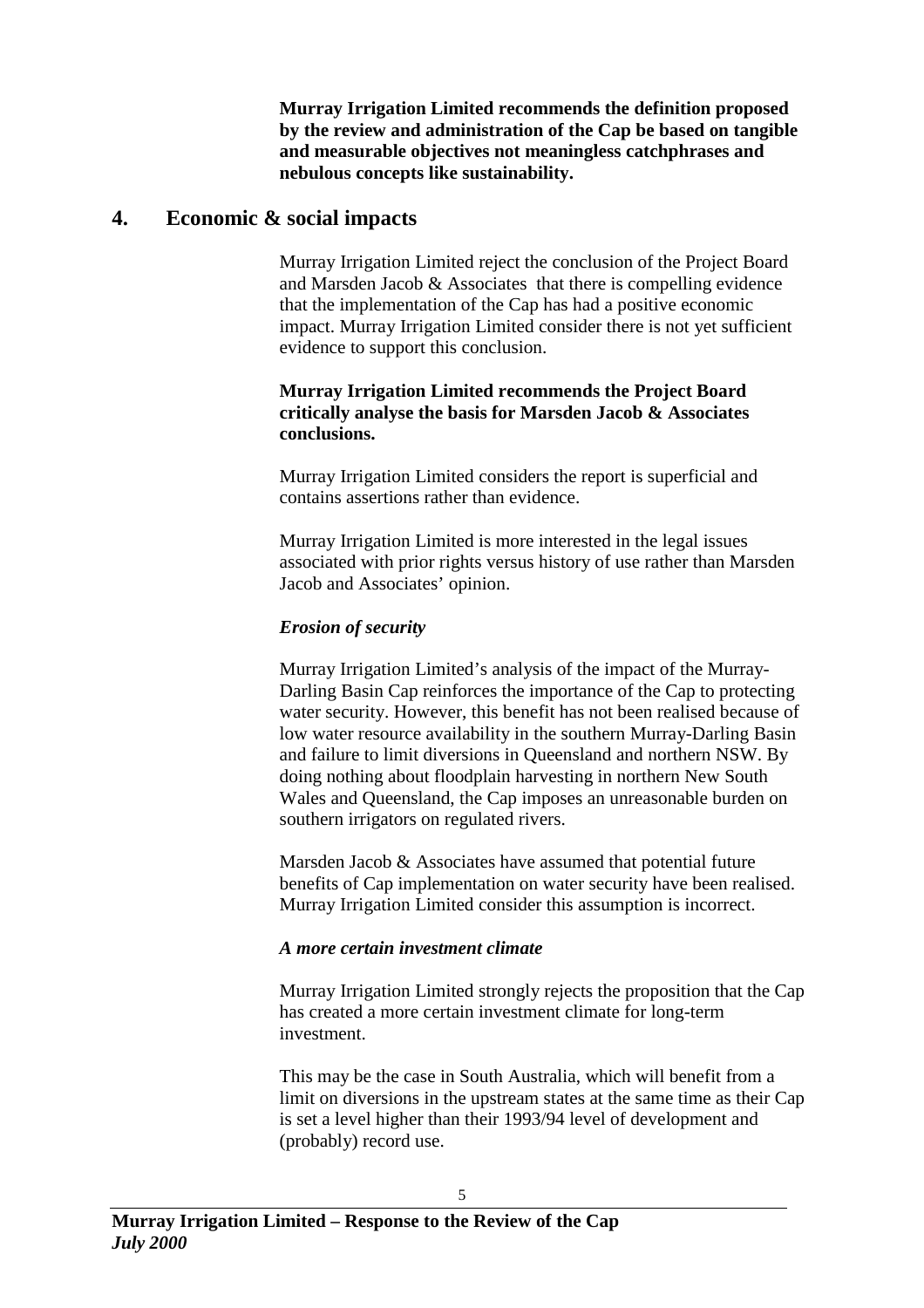However, in NSW water users are currently in the midst of a complex and uncertain water policy environment. The Cap was the first of several water policies affecting water security. These policies have resulted in an **uncertain investment climate.** It is not possible to dissociate the impact of the Cap from these other water policy decisions and conclude it has created a more certain investment climate. Permanent water prices have recently fallen in NSW and the Victorian Murray.

In addition the way the Cap has been implemented in NSW has created significant hostility towards both the Cap and the NSW Government from the irrigation community. This conflict has acted to erode the farming sector's appreciation of any potential benefits of the Cap. If the broader NSW irrigation community were aware of the low levels of Queensland Cap compliance and the high South Australian Cap relative to 1993/94 water use there would be overwhelming rejection of the Cap. This outcome would be to the detriment of the health of the Murray-Darling Basin.

The extent of the water policy decisions that will affect the security of Murray Irrigation Limited's entitlements is outlined below;

- NSW environmental flows policy;
- MDBC environmental flows for the Murray River;
- *Water Administration Bill 2000*;
- Corporatisation of the Snowy Mountains Scheme;
- Environmental flows for the Snowy River;
- NSW Small Dams Policy; and
- Cap compliance in Oueensland, NSW and Victoria.

In addition the water availability to Murray Irrigation Limited shareholders is also reduced by the following water policies;

- Implementation of the Cap on the basis of entitlement not history of use – two thirds of Murray Irrigation Limited's shareholders have a history of water use above the Murray Valley Cap.
- Unfair trade restrictions that are in conflict with the with the Council of Australian Government's (COAG) water reforms, often endorsed by the state jurisdiction have been identified but no action has been taken to remove them; and
- The blunt introduction of carryover for individual licence holders which minimises the socialisation of water entitlements between years.

The implementation of a property rights regime, which provides water users with certainty that water security will not be eroded without appropriate compensation or offsets is necessary to improve the investment climate.

It also needs to be recognised that one of the consequences of reduced water availability to existing farm businesses is a reduced capacity and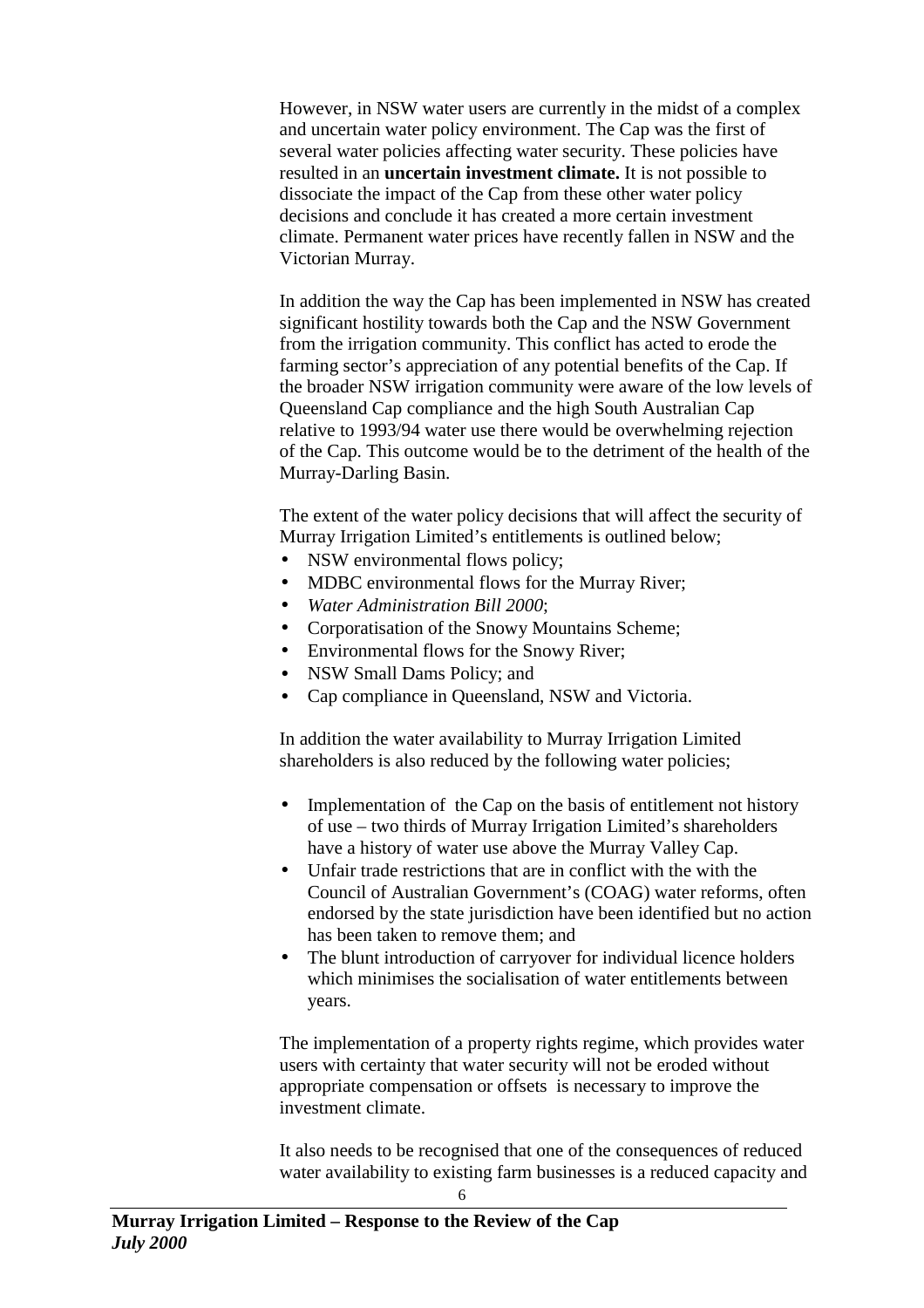willingness to make long-term investments to improve management of the farm's natural resources. In the irrigation areas failure to control groundwater rise will have long-term negative impacts on Murray River salinity.

Murray Irrigation Limited considers that the continued investment in irrigated agriculture, which is also driving regional development is a reflection of the opportunities and potential returns offered by irrigated agriculture relative to dryland agriculture, not a result of the implementation of the Cap.

**Murray Irrigation Limited recommend that the MDBC and jurisdictions focus on developing a better understanding of the factors that influence investment in irrigated agriculture at both a micro and macro level.**

Water is one of a number of inputs to farm businesses. A robust analysis and understanding of these factors will improve the Project Board's and jurisdiction's ability to make sound policy decisions.

#### **Murray Irrigation Limited recommends both the MDBC and jurisdictions develop a mechanism that usefully includes the knowledge and skills of the private irrigation sector to support public sector policy development.**

Murray Irrigation Limited recommends the MDBC and jurisdictions review the extent of trade barriers and make enforceable recommendations to remove impediments.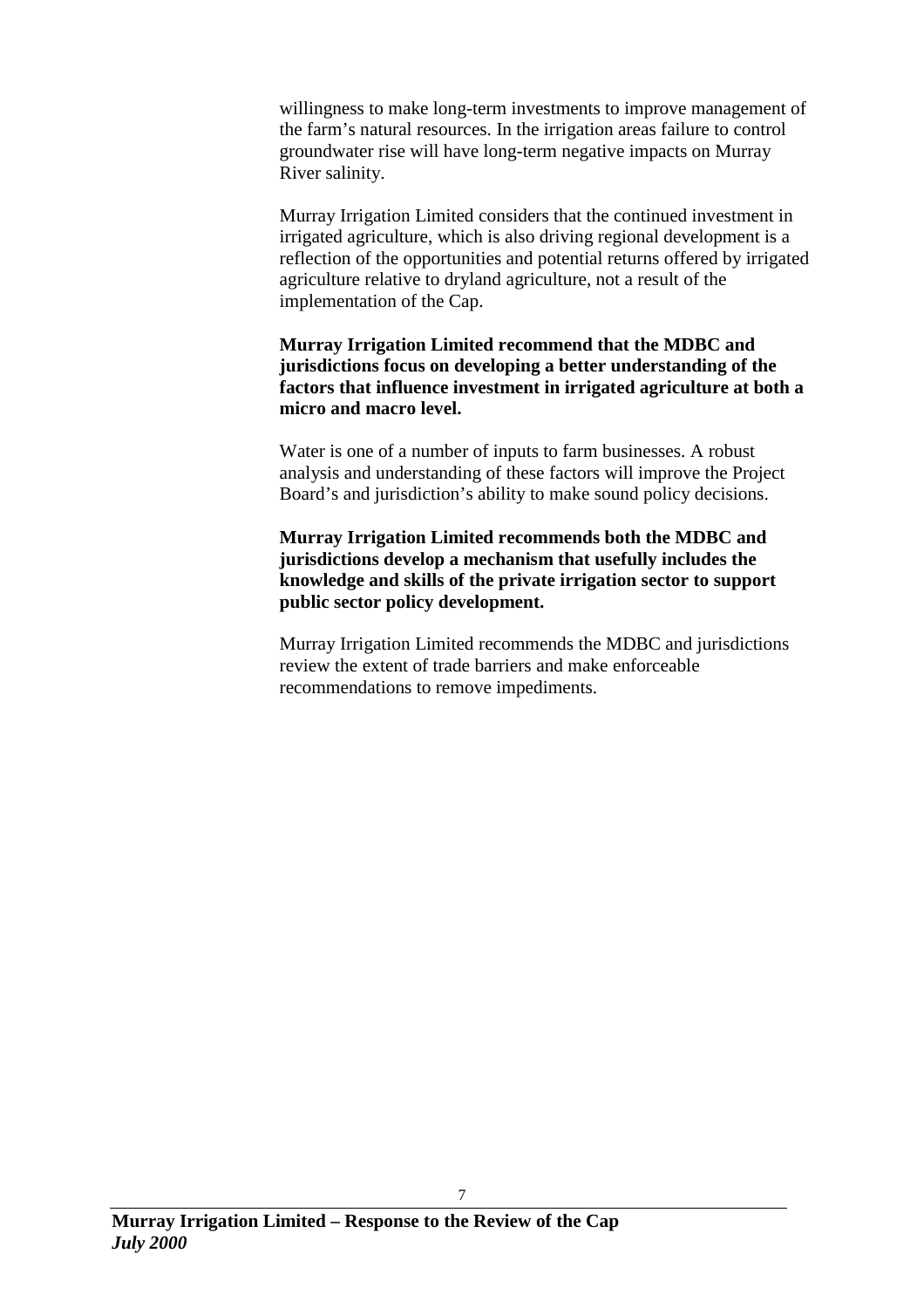## **5. Equity**

In the NSW Murray Valley, Government and the community have devoted significant resources (both human and financial) to the conflict associated with Cap implementation. Existing irrigators are disadvantaged relative to sleeper/dozer licence holders by the Cap implementation rules.

Further failure to adequately address the equity issues in the NSW Murray Valley will place significant adjustment pressure on Murray Irrigation Limited's shareholders. This will result in a reduced ability to manage the impact of reduced water availability that may be associated with environmental flows in the Murray River.

The failure of the NSW Government and the Murray-Darling Basin Ministerial Council to put in place a suitable process to resolve the intra-valley equity issues is a significant obstacle to establishing constructive relationships between jurisdictions, water users and the MDBC. Failure to address this issue at a Ministerial Council level will result in continued lack of trust and cooperation between jurisdictions and water users, reducing the effectiveness of the Murray-Darling Basin initiative.

This review was an opportunity for the Project Board to recognise the scale and importance of intra-valley equity issues. It also provided an opportunity to the Project Board to recommend to the Ministerial Council that jurisdictions be required to put in place a better process to resolve intra-valley equity issues.

**Murray Irrigation Limited recommends the Ministerial Council require jurisdictions put in place a fair and equitable process for resolving intra-valley conflicts. This process should;**

- **Provide the multiple parties involved with equal opportunity to influence resolution of the conflict;**
- **Include an independent mediator;**
- **Require the provision of robust information that is understood by the parties involved; and**
- **Require the development and implementation of a comprehensive communication plan.**

### **6. Implementation and compliance**

The Independent Audit Group report is an audit of the jurisdiction's Cap compliance mechanisms. It is not an audit of water users.

**Murray Irrigation Limited recommends the Independent Audit Group and the MDBC emphasise this point when communicating with stakeholders including the media and politicians.**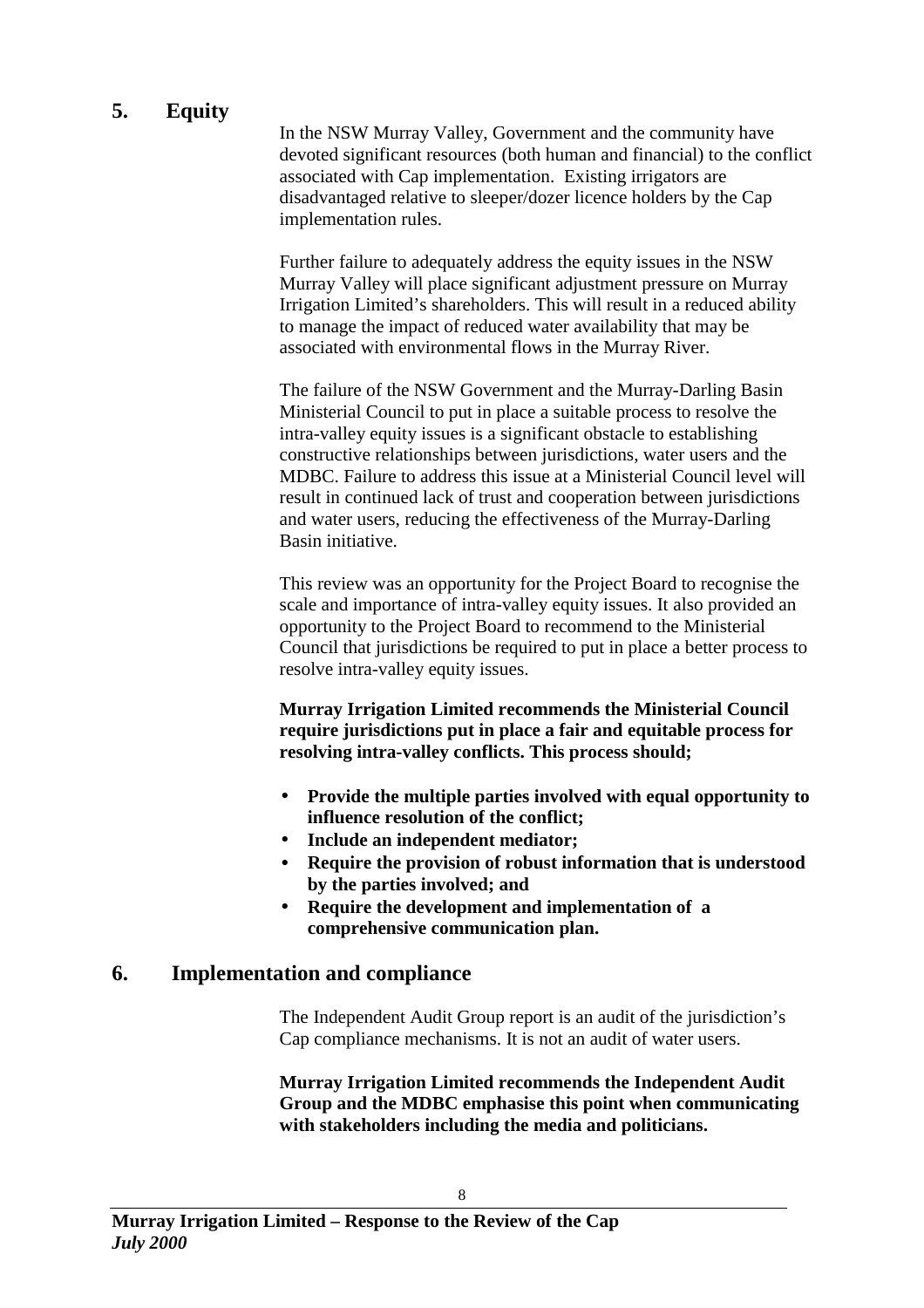The MDBC also need to be more explicit in the different ways the Cap has been applied in each State and within valleys and the consequences of the different methods on water users.

For example;

Cap compliance in South Australia will not involve existing water users entering the water market to maintain 1993/94 water use. In contrast Cap compliance in the NSW Murray Valley will require Murray Irrigation Limited shareholders entering the market to maintain 1993/94 levels of development.

A knowledge of these differences explains why the Cap is perceived as a significant and often negative issue in the NSW Murray Valley.

**Murray Irrigation Limited supports the Project Board's recommendation that a higher priority be given to finalisation of the models for measuring Cap compliance.**

**Murray Irrigation Limited recommend the MDBC and the Independent Audit Group place greater emphasis on ensuring the models being used by jurisdictions are robust.**

Anecdotal evidence of irrigation developments in Victoria does not support the alleged exemplary performance of Victoria as reported in the Independent Audit Group report (MDBCa 1999). In light of the widespread drought in the Victorian Goulburn and Murray catchments the Independent Audit Group report on Victorian compliance, borders on sycophancy. Observations from Queensland question why the facade of compliance is even audited by the Independent Audit Group.

#### **Murray Irrigation Limited request the Independent Audit Group reporting of Cap compliance by jurisdictions be more transparent.**

The current arrangements for Cap compliance are also likely to place all the pressure for adjustment that results from increased diversion on unregulated rivers on regulated water users.

In some valleys increased diversions from unregulated streams is likely to be significant, especially when viewed against 1994 benchmark levels.

**Murray Irrigation Limited requests the Project Board further investigate the need for Cap compliance based on separate regulated and unregulated water use.**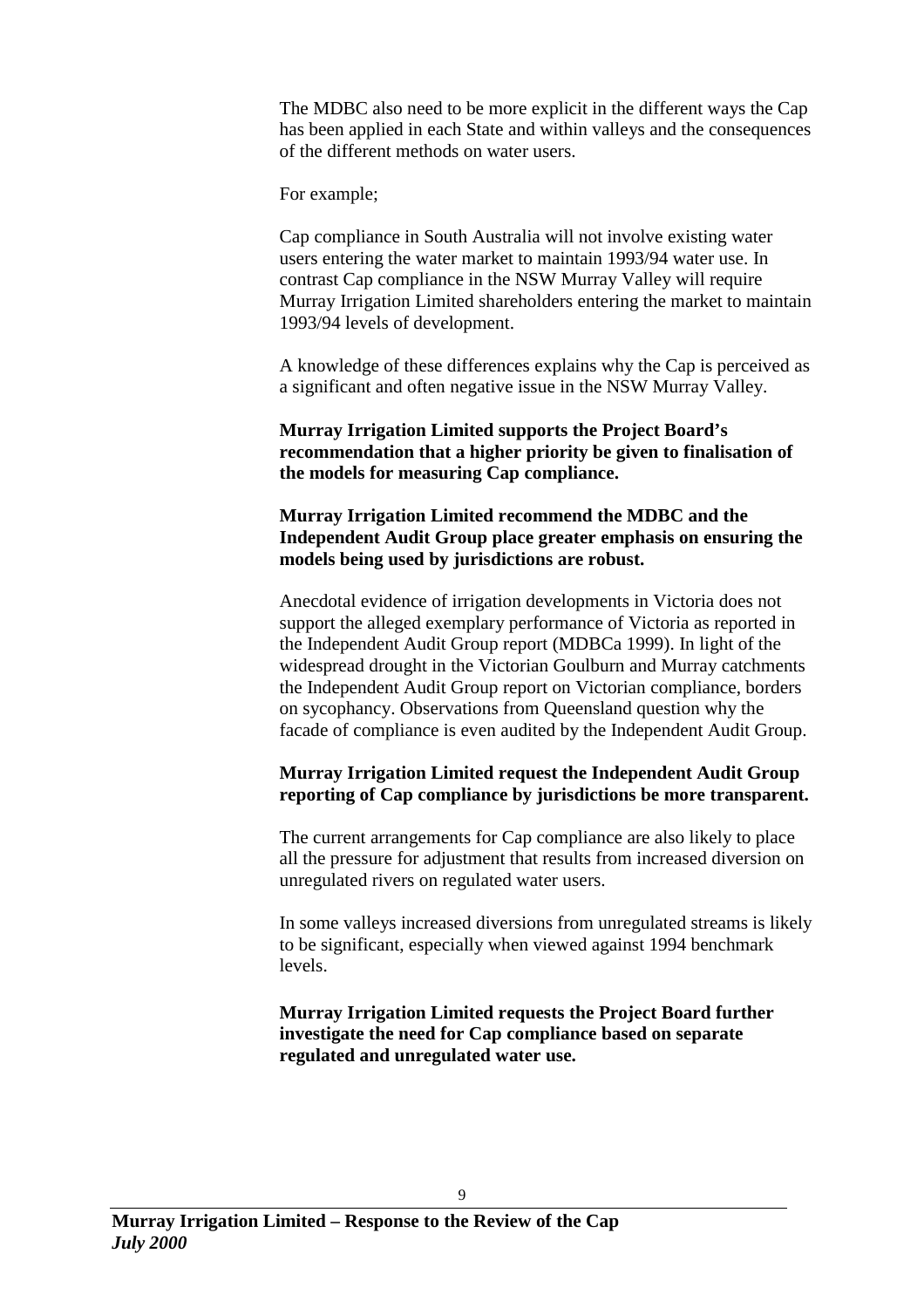## **7. Schedule F**

Murray Irrigation Limited supports the importance of finalising Schedule F. An effective tool for measuring Cap compliance on a valley by valley basis is essential and should be necessary to meet Government due diligence requirements.

It is a travesty of administration that the Cap is not properly measured.

Increased diversion and non-Cap compliance in individual river valleys will have third party impacts on downstream river valleys and on the security of other water users in the Murray-Darling Basin.

**Murray Irrigation Limited recommend water diversions be used to measure Cap compliance and that Cap compliance should involve no erosion of end of system flows.**

**Murray Irrigation Limited recommend the Project Board investigate Cap compliance benchmarks that also include the Salinity and Drainage Strategy benchmarks for both tributary water use and salinity contributions.**

Consideration should be given to the salinity targets currently being developed by the MDBC and NSW being linked to Cap compliance.

**Murray Irrigation Limited do not support the removal of end of system flows from Schedule F until it is proved that each valley has adequate modelling to evaluate Cap compliance and measurement of diversions including water harvesting to guarantee no erosion of end of system flows.**

**Murray Irrigation Limited supports continuation of Cap compliance to be based on cumulative Cap credits.**

In NSW the only valleys with a cumulative Cap credit are the Murray and Lower Darling, all other valleys have Cap debits.

**Murray Irrigation Limited does not support re-setting the commencement date for accounting for diversions under the Cap to start with the 2000/01 water year, to do so raises the obvious question why not 2010.**

Murray Irrigation Limited support remedial actions where the Cap has been exceeded to bring the valley to cumulative diversions that are in balance with the Cap.

Murray Irrigation Limited recognises that Cap compliance measures need to provide the rigour necessary to ensure the jurisdiction is committed to achieving Cap compliance. Murray Irrigation Limited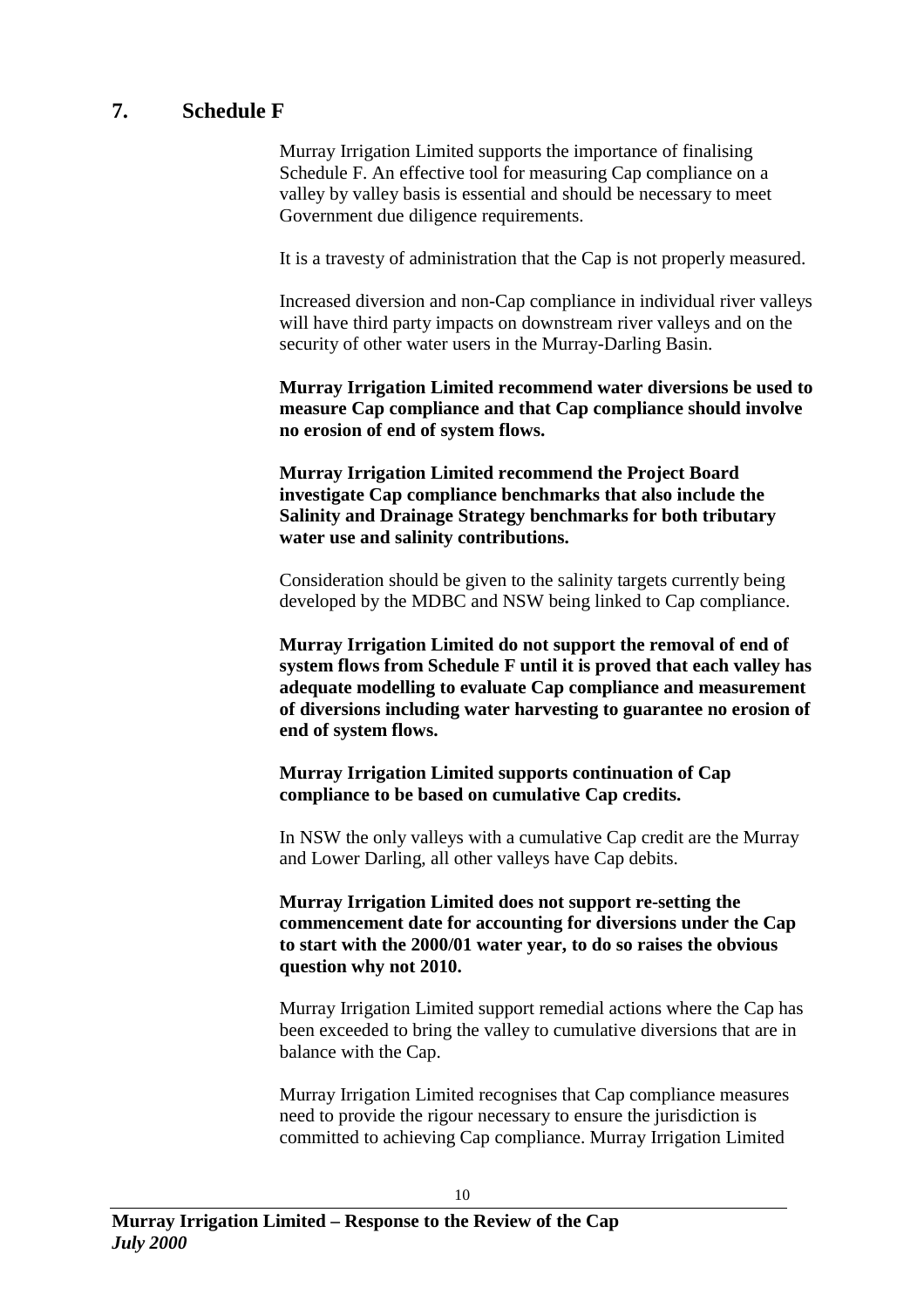considers the Project Board should make a strong recommendation on non-compliance.

However, it needs to be recognised that Cap compliance is likely to involve significant adjustment at a farm business level. Sufficient time and resources need to be provided to water users by jurisdictions to support adjustment to the new water resource sharing arrangements that are necessary to achieve Cap compliance within individual valleys.

### **8. Sustainable rivers audit**

The proposed River Audit is likely to duplicate the monitoring and evaluation of the NSW environmental flow policy. The Murray-Darling Basin Ministerial Council and jurisdictions should require that resources invested by Government and communities in monitoring river health are used effectively and combined to produce valuable and comparable data.

#### **In the case of the Murray this would be best achieved by one comprehensive program that is independently audited and conducted through the MDBC.**

Where it is necessary to have two programs it is essential that the MDBC and jurisdictions ensure the programs are consistent so they add value to each other but avoid duplication.

It is also essential this process is transparent, involves independent scientific assessment and includes clear definition of the parameters being audited. Timely reporting is also necessary.

Murray Irrigation Limited has initiated discussions with the Prime Minister, State Premiers and Natural Resource Ministers to gain support for an independent audit of Murray River health. This proposal is currently being developed and is particularly relevant to the proposed sustainable rivers audit.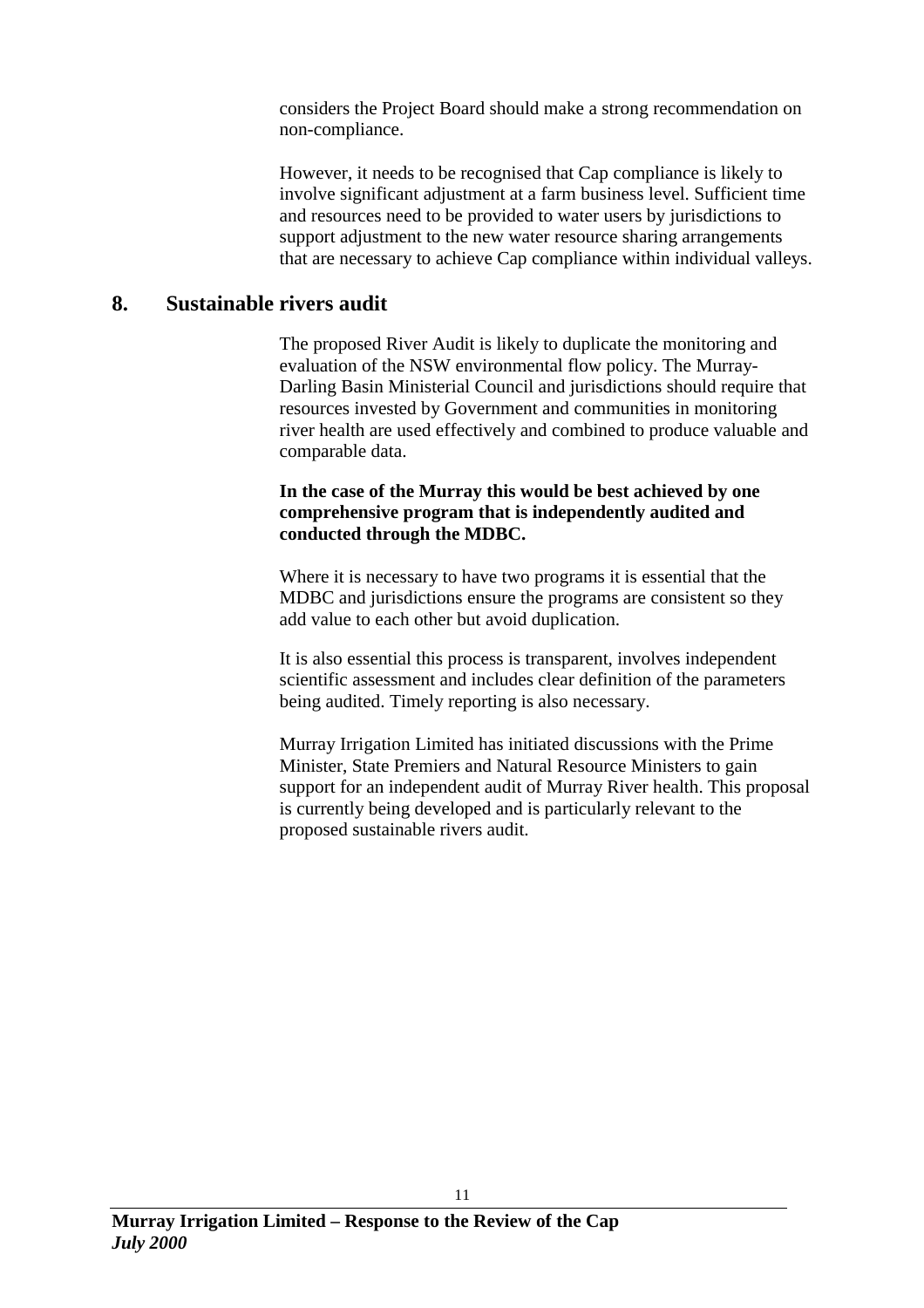### **9. Conclusion**

Managing competing needs for water, a finite but renewable resource is a complex and difficult task. The consequences of water policy decisions made by Governments on both regional communities and the environment are significant. The potential for political expedience is high.

Murray Irrigation Limited looks to the Murray-Darling Basin Ministerial Council to lead robust decision-making that is based on the best available information, transparency and fair recognition of existing water users investment.

The Review of the Operation of the Cap is an opportunity for the Ministerial Council to do this by requiring jurisdictions improve their management of Cap implementation and compliance including a mechanism for resolving intra-valley conflicts, greater transparency and provision of better information. Failure to grasp this opportunity will reduce the effectiveness of the Murray-Darling Basin initiative.

Murray Irrigation Limited continues to be concerned that the Cap will be rigorously applied in the NSW Murray Valley whilst diversions continue to grow in other states and other NSW river valleys. This review provides Murray Irrigation with little confidence this situation will be addressed in the future. Murray Irrigation Limited considers this situation unacceptable and needs to be addressed by the Ministerial Council as a priority.